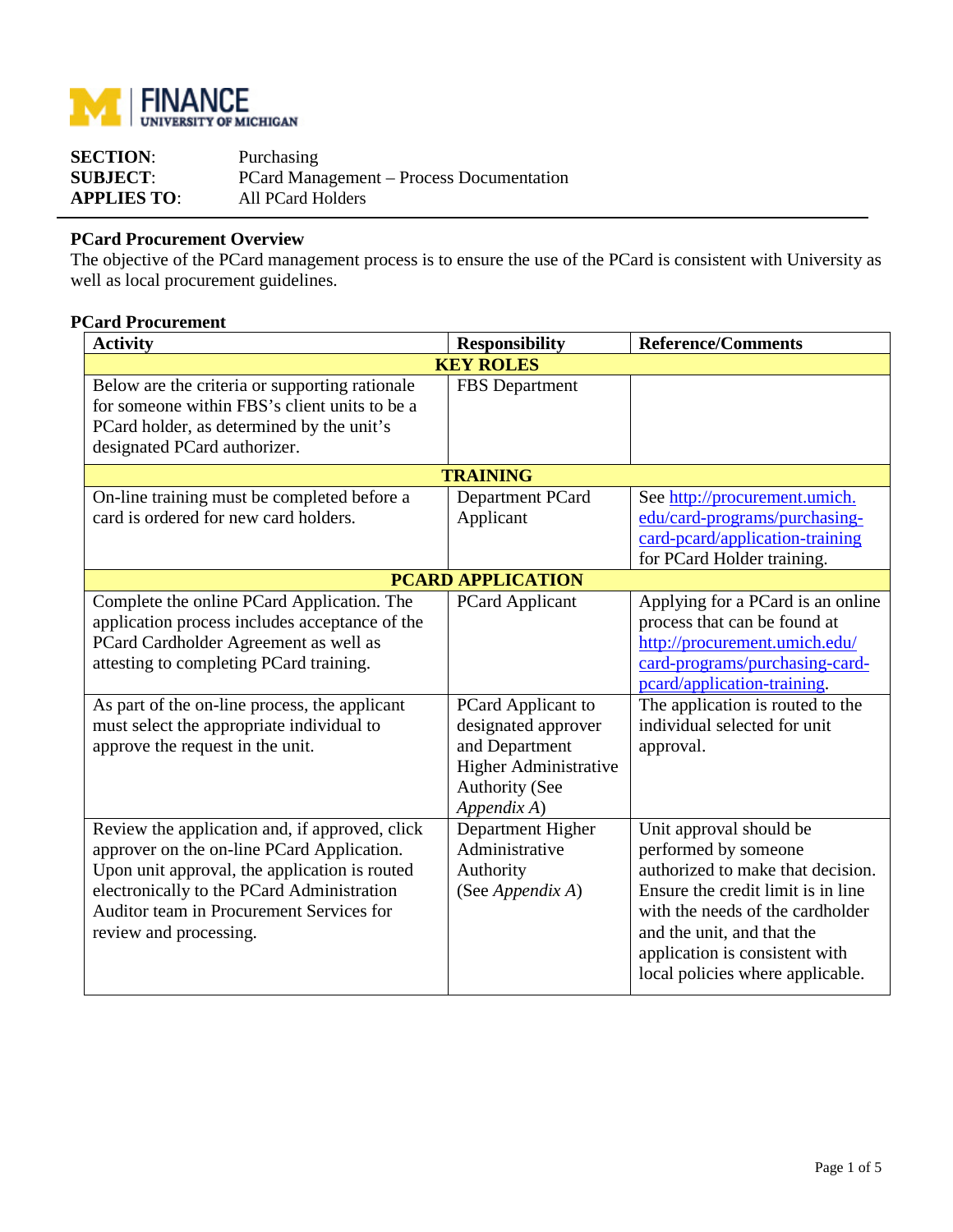

| <b>PCARD PROFILE CHANGES</b>                                                                                                                                                                                                |                                                                      |                                                                                                                                                                                                                                                                                                                                                                                                                                                            |  |  |
|-----------------------------------------------------------------------------------------------------------------------------------------------------------------------------------------------------------------------------|----------------------------------------------------------------------|------------------------------------------------------------------------------------------------------------------------------------------------------------------------------------------------------------------------------------------------------------------------------------------------------------------------------------------------------------------------------------------------------------------------------------------------------------|--|--|
| Complete the relevant section(s) of the PCard<br>Maintenance Form to update the Cardholder's<br>profile.                                                                                                                    | PCard Holder                                                         | The PCard Maintenance Form<br>can be found at: http://<br>procurement.umich.edu/ card-<br>programs/forms.<br>The Approver may opt to<br>complete the form and obtain the<br>Cardholder's signature.<br>For changes to cardholder's<br>address, also submit the HRRIS<br>change of address form, which<br>can be found at http://hr.umich.<br>edu/hrris/forms/individuals.html,<br>and then select Address/Personal<br>Data Form.                           |  |  |
| Sign the form and submit it to the Approver for<br>review and signature.                                                                                                                                                    | <b>PCard Holder</b>                                                  |                                                                                                                                                                                                                                                                                                                                                                                                                                                            |  |  |
| Sign and submit the PCard Maintenance Form<br>to the PCard Administration Group via fax,<br>email (PDF), campus mail, or hand delivery.                                                                                     | Department Higher<br>Administrative<br>Authority<br>(See Appendix A) | Once the form is signed by the<br>Approver, it should not be<br>returned to the Cardholder.                                                                                                                                                                                                                                                                                                                                                                |  |  |
| Once you receive your PCard, record the<br>contact information from the back of the card<br>regarding who to contact in the event of a lost<br>or stolen card. If necessary, contact them to<br>suspend/close your account. | <b>PCard Holder</b>                                                  |                                                                                                                                                                                                                                                                                                                                                                                                                                                            |  |  |
|                                                                                                                                                                                                                             | <b>PCARD LIMIT CHANGES</b>                                           |                                                                                                                                                                                                                                                                                                                                                                                                                                                            |  |  |
| Complete the relevant section(s) of the PCard<br>Limit Change Form to request change $(s)$ in the<br>monthly credit limit.                                                                                                  | PCard Holder                                                         | The PCard Limit Change Form<br>can be found at http://<br>procurement.umich.edu/ card-<br>programs/forms<br>NOTE: A clear business purpose<br>must be provided for a request to<br>increase the monthly credit limit.<br>Ensure the credit limits are in line<br>with the needs of the cardholder<br>and the unit and the application is<br>consistent with local policies<br>where applicable.<br>NOTE: ATM is only available<br>for international travel |  |  |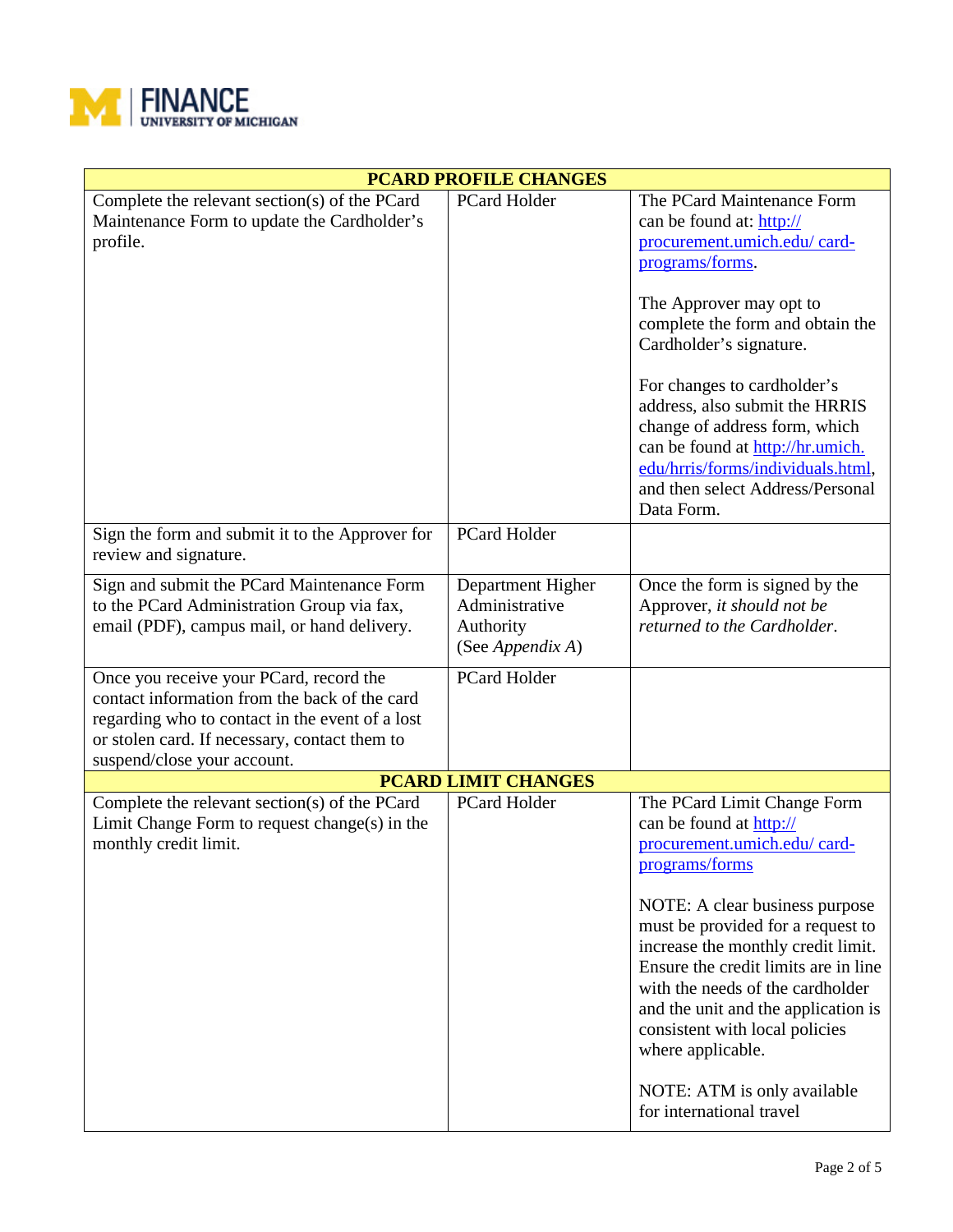

| Sign the form in the designated signature areas   | PCard Holder and                | Once the form is signed by the   |
|---------------------------------------------------|---------------------------------|----------------------------------|
| (both cardholder and approver).                   | Department Higher               | Approver, it should not be       |
|                                                   | Administrative                  | returned to the Cardholder.      |
|                                                   | Authority                       |                                  |
|                                                   | (See Appendix A)                |                                  |
| Submit the completed, signed form to the          | Department Higher               |                                  |
| Procurement Services Group via fax, email         | Administrative                  |                                  |
| (PDF), campus mail, or hand delivery.             | Authority                       |                                  |
|                                                   | (See Appendix A)                |                                  |
|                                                   |                                 |                                  |
|                                                   | <b>CLOSING/SUSPENDING PCARD</b> |                                  |
| For card holders going on an extended leave of    | Department Higher               | The PCard Maintenance Form       |
| absence, submit a PCard Maintenance Form to       | Administrative                  | can be found at: http://         |
| the PCard Administration Group in                 | Authority                       | procurement.umich.edu/ card-     |
| Procurement Services to temporarily suspend       | (See Appendix A)                | programs/forms                   |
| the card.                                         |                                 |                                  |
|                                                   |                                 |                                  |
| For card holders transferring to another          | Department Higher               |                                  |
| department or unit within the University, submit  | Administrative                  |                                  |
| a PCard Maintenance Form to the PCard             | Authority                       |                                  |
| Administration Group to close the current         | (See Appendix A)                |                                  |
| account. Collect and shred the card.              |                                 |                                  |
| Notify PCard Administration Group or submit a     | Department Higher               |                                  |
| PCard Maintenance Form immediately upon           | Administrative                  |                                  |
| awareness or notice of departure to deactivate    | Authority                       |                                  |
| the PCard for card holders leaving the            | (See Appendix A)                |                                  |
| University. Collect and shred the card.           |                                 |                                  |
|                                                   |                                 |                                  |
|                                                   | <b>LOST OR STOLEN CARDS</b>     |                                  |
| Contact the PCard vendor as noted on the back     | PCard Holder                    | JP Morgan Chase Services can be  |
| of the PCard* to report a lost or stolen card, or |                                 | reached at 1-800-270-7760 or 1-  |
| if fraudulent activity is discovered. After the   |                                 | 847-488-3748 outside the US.     |
| designated PCard vendor has been contacted,       |                                 |                                  |
| notify UMPD if necessary.                         |                                 | UMPD can be reached at (734)     |
|                                                   |                                 | 763-1131.                        |
| Monitor activity in Concur to ensure no charges   |                                 |                                  |
| have been processed after the card has been       |                                 | The Procurement Services Office  |
| cancelled. Contact the PCard vendor if activity   |                                 | can be reached at (734) 764-8212 |
| occurs.                                           |                                 | or via email at purchcard@umich  |
|                                                   |                                 | .edu.                            |
| * This information should be kept on file for     |                                 |                                  |
| immediate access.                                 |                                 |                                  |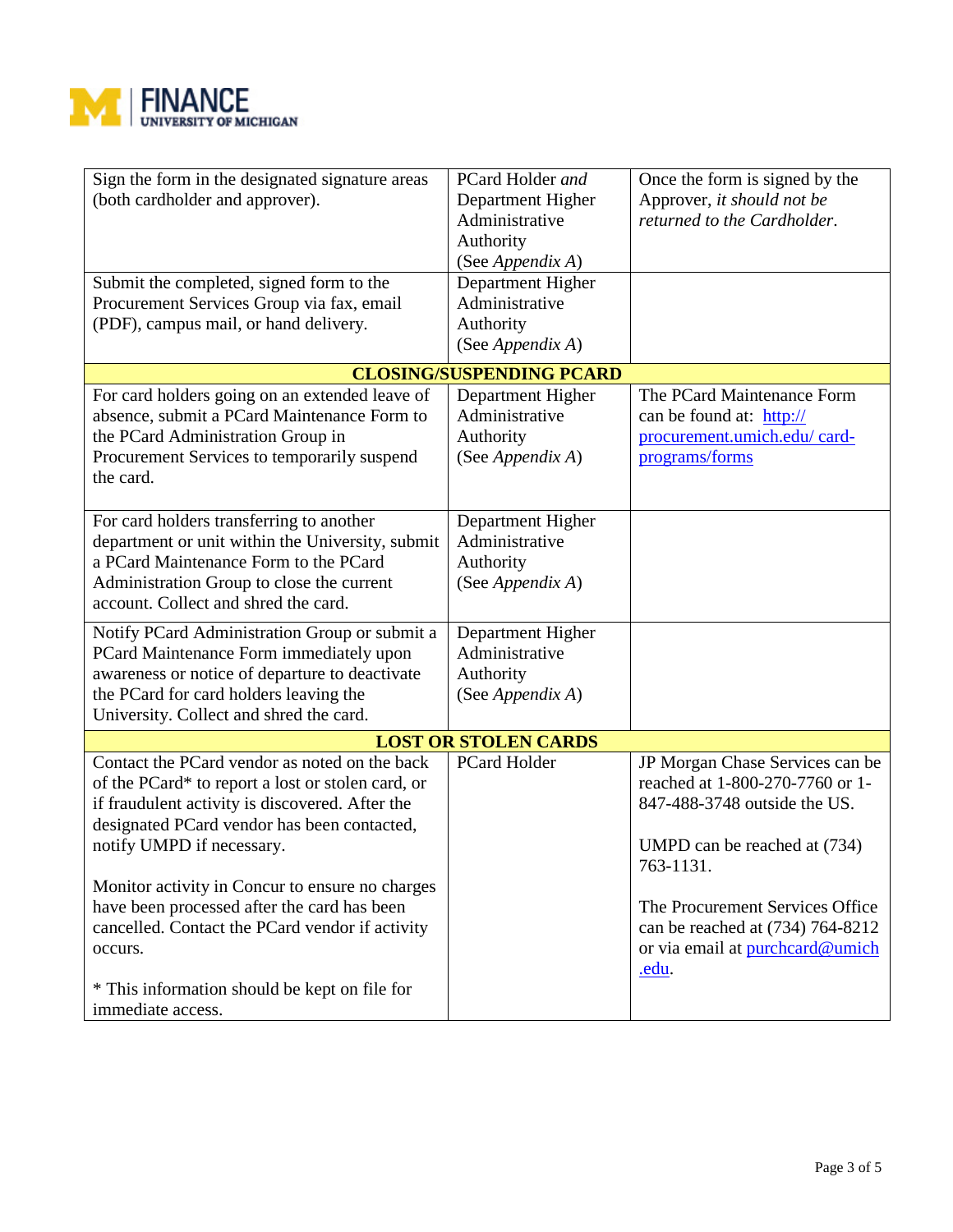

| <b>MONITORING &amp; OVERSIGHT</b>                  |                          |                                                      |  |
|----------------------------------------------------|--------------------------|------------------------------------------------------|--|
| Review the PCard related Internal Control          | Department Higher        | Report is located in Business                        |  |
| Management Oversight report to verify:             | Administrative           | Objects and can be accessed                          |  |
|                                                    | Authority                | through M-Reports (under the                         |  |
| • Only authorized individuals have a PCard.        | (See Appendix A)         | Internal Controls menu in the                        |  |
| • Cardholders are accurate.                        |                          | Compliance tab) or through                           |  |
| • Credit limits are appropriate and in line with   | <b>Executive Officer</b> | <b>Business Objects at:</b>                          |  |
| recent spending patterns.                          |                          |                                                      |  |
| • Lost/closed cards have been closed.              |                          | UM-Maintained $\rightarrow$ Financials $\rightarrow$ |  |
|                                                    |                          | <b>FN06</b> Procurement                              |  |
| Based upon this review, reduce credit limits       |                          |                                                      |  |
| and/or close cards if warranted (i.e. card has no  |                          | The title of the report is: FN06                     |  |
| activity or max spend is less than half the credit |                          | Procurement Travel & Expense                         |  |
| limit). Please refer to the PCard website for      |                          | PCard Holder & Limits by                             |  |
| guidance and best practices found here: http://    |                          | DeptID, Dept Grp or EmplID                           |  |
| procurement.umich.edu/card-programs/               |                          |                                                      |  |
| purchasing-card-peard.                             |                          |                                                      |  |

## **Other related information:**

Key Contacts:

- Information pertaining to PCard policies and procedures can be found on the Procurement Services web site at [http://procurement.umich.edu/card-programs/purchasing-card-pcard.](http://procurement.umich.edu/card-programs/purchasing-card-pcard)
- Contact the Procurement Services Group at 734-764-8212 option 2 for questions pertaining to PCard policies and procedures, the PCard Application process, the PCard Maintenance Form or the PCard Limit Change Form.

Related Standard Practice Guides:

- See [SPG 507.1, Procurement Services,](http://spg.umich.edu/pdf/507.01.pdf) for procurement and PCard related policies.
- See [SPG 507.10-1, Travel and Business Hosting Expense Policies and Procedures,](http://spg.umich.edu/pdf/507.10-1.pdf) for information on University travel and hosting policies.

| Date of Issue | <b>Description of Change</b>                                                                                                 | Page(s)<br><b>Affected</b> | <b>Approved By</b> |
|---------------|------------------------------------------------------------------------------------------------------------------------------|----------------------------|--------------------|
| 3/4/2010      | Original template created                                                                                                    | All                        |                    |
| 1/4/2011      | Minor changes for FY2011 Certification (including<br>updating website links)                                                 | All                        |                    |
| 12/2011       | Minor changes for FY2011 (including step for<br>employees going on LOA and updating Mgmt<br>Oversight report location/title) | 3, 4                       |                    |
| 12/2012       | 1 update for $FY13 - adding additional info for in$                                                                          | 4                          |                    |

## **Record of Revisions:**